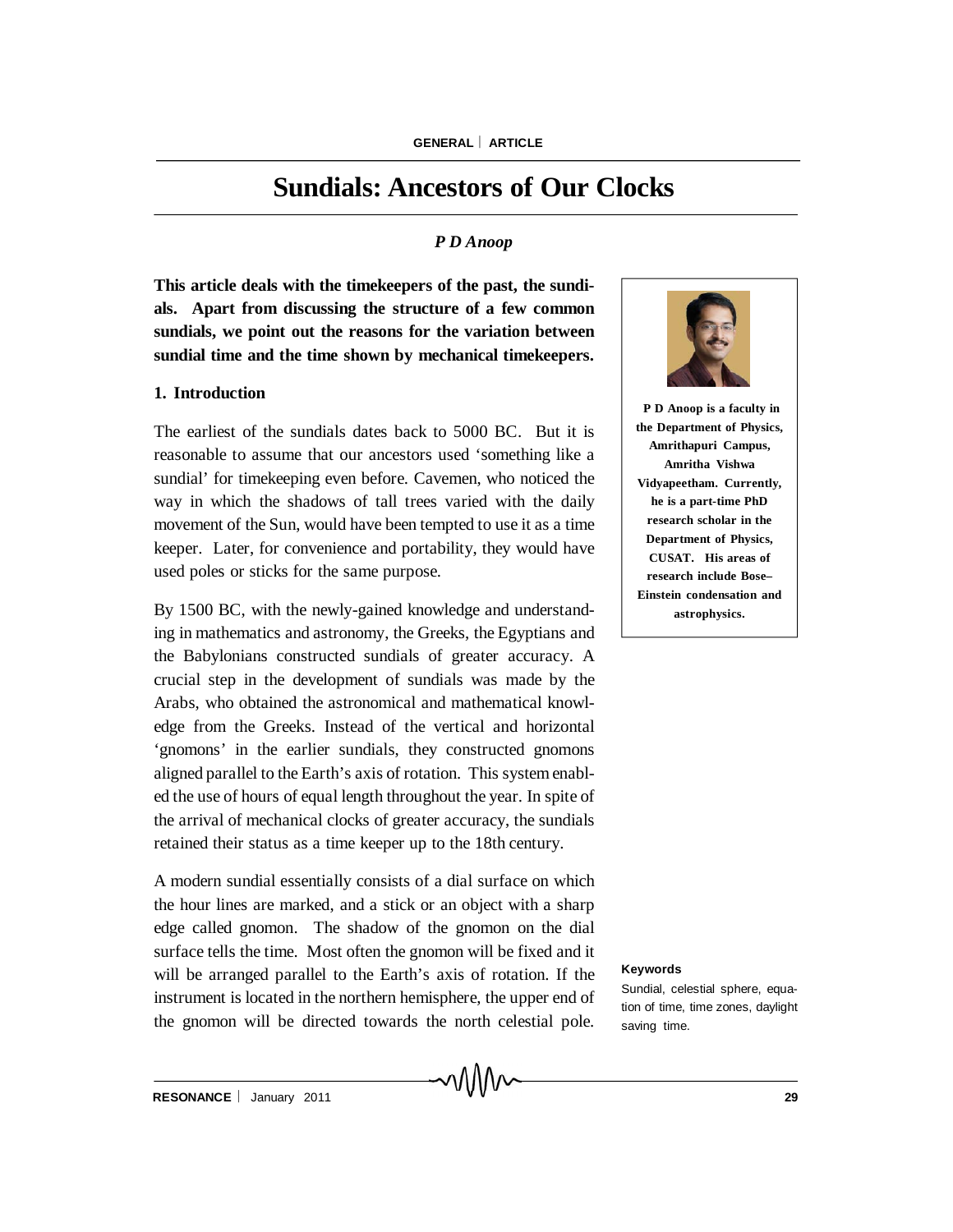Although there are exceptions, most of the sundials are designed to be used at one location only.

## **2. Some Essential Concepts**

In order to understand the working of a sundial, it is necessary to have knowledge about some of the basic concepts and terminologies in astronomy.

*Terrestrial Coordinate System***:** In order to pinpoint the location of an object on the Earth's surface, a terrestrial coordinate system is necessary. The two coordinates constituting the terrestrial coordinate system are latitude and longitude**.** Latitude is the north–south coordinate. It is measured in degrees. The equator corresponds to 0 degree latitude and the North and South Poles correspond to +90 degree and –90 degree latitude respectively. The east–west coordinate is the longitude. Longitude is constant along a line on the surface of the Earth, connecting the North and South Poles. Such lines are known as the meridians of longitude. The zero of the longitude lies on the meridian passing through Greenwich, England. This is known as the Prime Meridian or Greenwich Meridian. It is also measured in degrees.

*Figure 1. Celestial sphere.* Courtesy: Dr N T Jones (www.geocentricuniverse.com)



*Celestial Sphere***:** Although, from the time of Copernicus itself, it is known that we are living in a heliocentric universe, many a

> time it is convenient to pretend that it is a geocentric one. The Earth can be imagined to be at the center of a large spherical shell, on the inner surface of which all other celestial bodies are fixed. This is what is known as the celestial sphere (*Figure* 1). When the equator of the Earth is extended, it intersects the celestial sphere in a circle. This circle is known as the celestial equator**.** Equivalent to the poles of the Earth, the celestial sphere has its own North Celestial Pole (NCP) and South Celestial Pole (SCP).

> The orbit of the Earth around the Sun constitutes a plane called the ecliptic plane. Analogous to

۸۸۸۸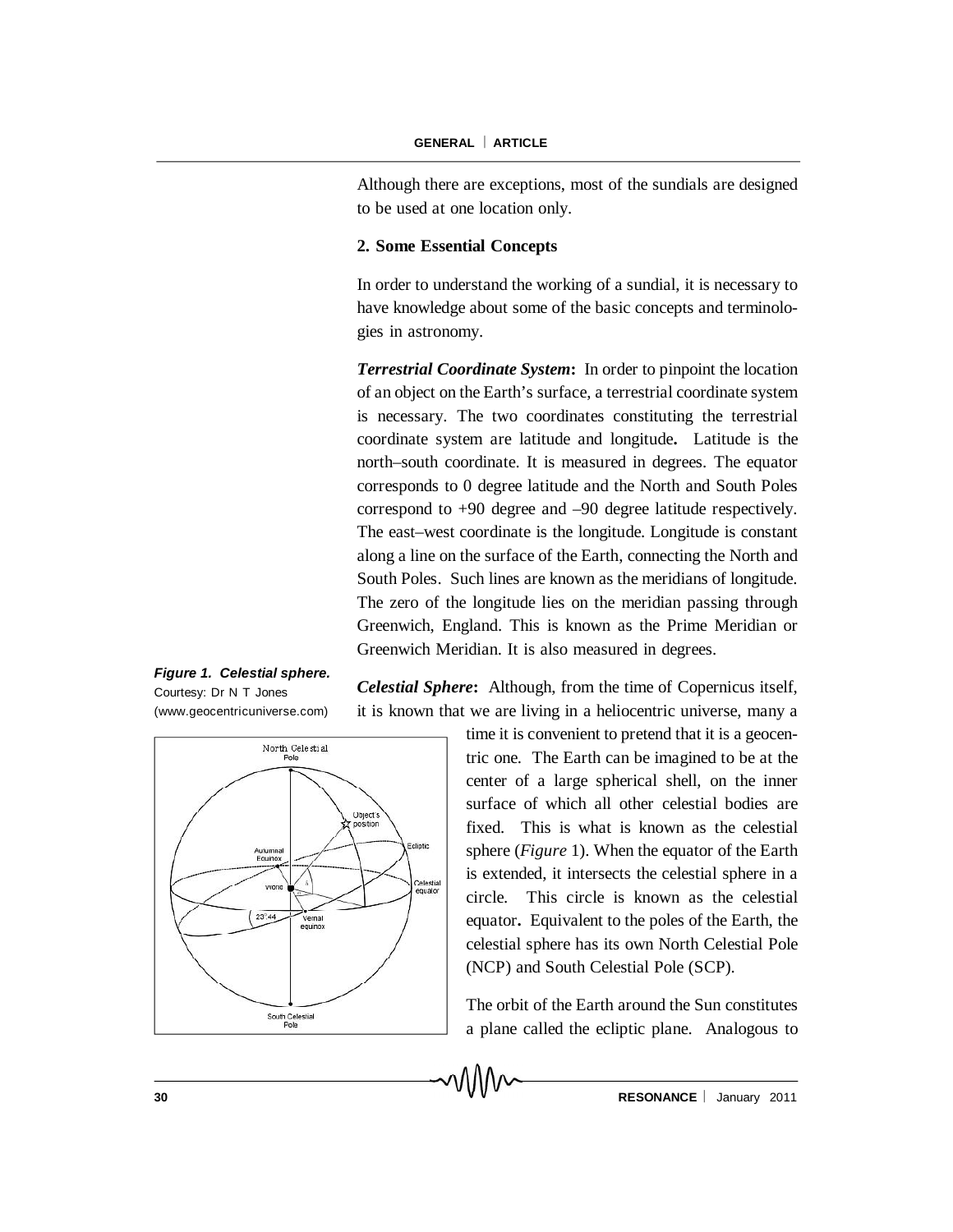## **GENERAL ARTICLE**

the NCP and SCP, there are north and south ecliptic poles on the celestial sphere, which are at right angles to the ecliptic plane. But, the axis of rotation of the Earth does not coincide with the axis passing through the ecliptic poles. That is, the rotation of the Earth about its own axis and its revolution around the Sun do not occur in the same plane. These two planes (the plane of the celestial equator and the ecliptic plane) make an angle of 23.5<sup>o</sup> with each other. This angle is known as the obliquity of the ecliptic. It is obvious that these planes will meet at two points on the celestial equator. These points are known as equinoxes. The point at which the Sun crosses the celestial equator when going north in spring is known as vernal equinox. The point where the Sun crosses the celestial equator when going south is called autumnal equinox.

*Equatorial Coordinate System***:** A coordinate system is necessary for the specification of the location of a celestial object on the celestial sphere. Although many exist, the equatorial coordinate system is a particularly convenient one. In the equatorial coordinate system, the north–south coordinate (similar to the latitude of geographical coordinate system) is called declination*.* It is measured in degrees. The zero of the declination is on the celestial equator. It has positive values on the northern hemisphere and negative values on the southern hemisphere. The north and the south celestial poles are at  $+90^{\circ}$  and  $-90^{\circ}$  of declination respectively. The east–west coordinate system is called right ascension. The zero of the right ascension is at the vernal equinox. Its value increases in the counter-clockwise direction around the NCP. Most commonly, it is measured in hours, minutes and seconds.

## **3. Types of Sundials**

Sundials come in a large number of variety and sizes, ranging from *Samrat Yantra*<sup>1</sup> (King Instrument) in Jantar Mantar<sup>2</sup>, Jaipur to pocket dials and from plane-surfaced dials to weird-shaped ones. Here we discuss only a few of the most common and easily constructible sundials.

℩⅄℩℩℩

The point at which the Sun crosses the celestial equator when going north in spring is known as vernal equinox. The point where the Sun crosses the celestial equator when going south is called autumnal equinox.

<sup>1</sup> The largest man-made sundial built by Maharajah Sawai Jai Singh.

<sup>2</sup> See Vasant Natarajan, Standard Weights and Measures, *Resonance*, Vol.6, No.8, 2001.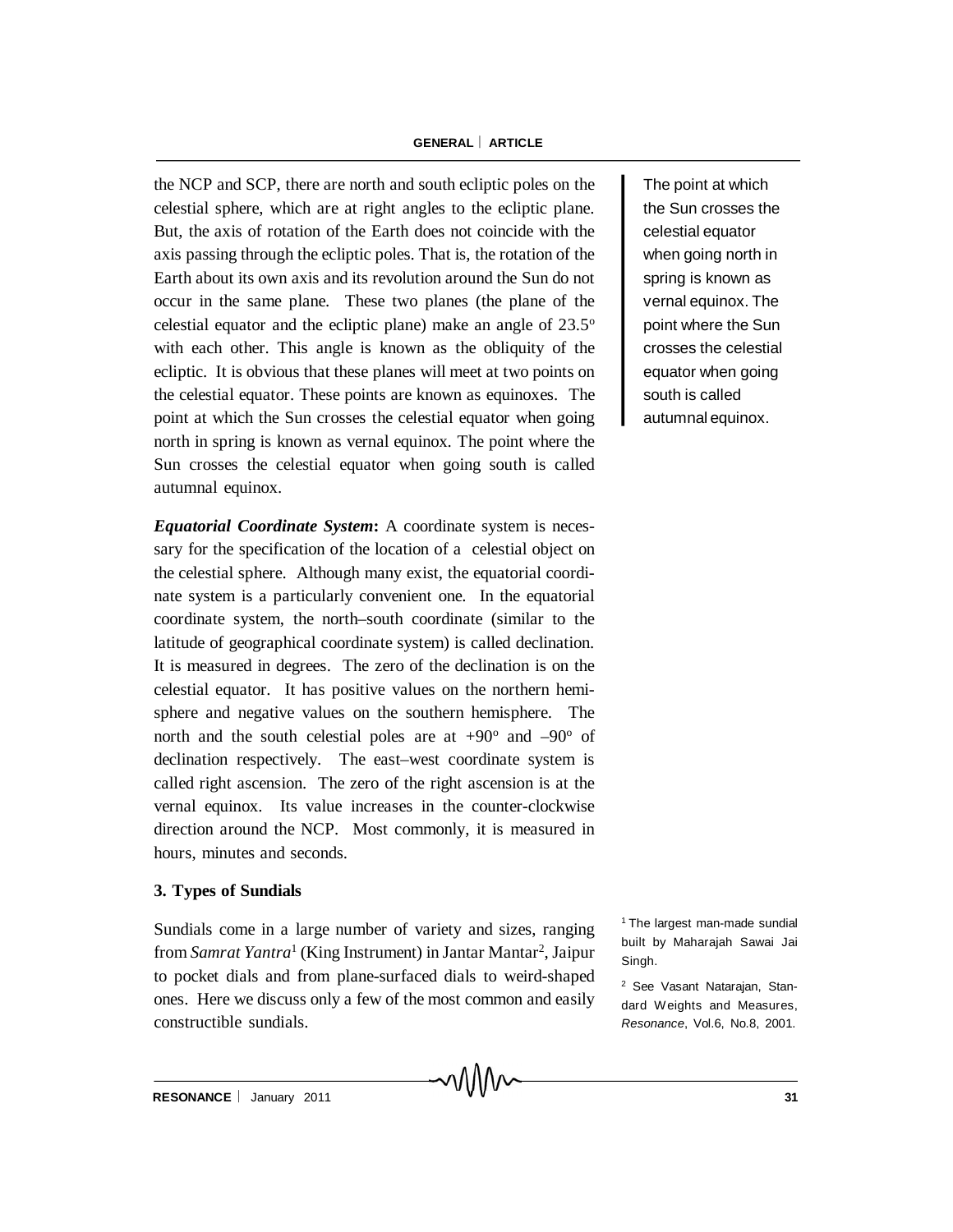*Equatorial Sundials***:** The equatorial sundial is called so, because its planar dial surface is aligned parallel to the Earth's equator. The gnomon of the equatorial sundial, which is at right angles to the dial surface, will then be parallel to the Earth's rotation axis. Also its angle with the horizontal surface will be equal to the latitude of the dial's location. Since the gnomon is parallel to the Earth's axis, the Sun's apparent motion about the Earth will give rise to a uniformly moving shadow of the gnomon on the dial surface (*Figure* 2). Since the Sun rotates 360<sup>°</sup> in 24 hours, the hour lines on the dial surface are  $360\frac{\textdegree}{24} = 15\frac{\textdegree}{24}$  apart. The equatorial sundial has hour lines on both the faces of the dial plane. This is because of the fact that the ecliptic and the celestial equator do not lie on the same plane. During the spring and the summer seasons, the Sun is above the celestial equator; hence it will be illuminating only the surface of the dial plane facing the north. During autumn and winter, the Sun, which is below the celestial equator, will illuminate the other face of the dial plane.

*Horizontal Sundials***:** As the name implies, in the case of a horizontal sundial, the dial surface is kept in the horizontal direction (*Figure* 3). The style (edge of the gnomon whose shadow tells the time) is at an angle equal to the local latitude with respect to the dial surface. Hence the motion of the shadow of the style on the dial surface is not uniform. Consequently, the hour lines marked on the dial surface are also not equidistant. They can be accurately marked by the application of trignometry. It can be



**32 RESONANCE I** January 2011

*Figure 2 (left). Equatorial sundial. Figure 3 (right). Horizontal sundial.*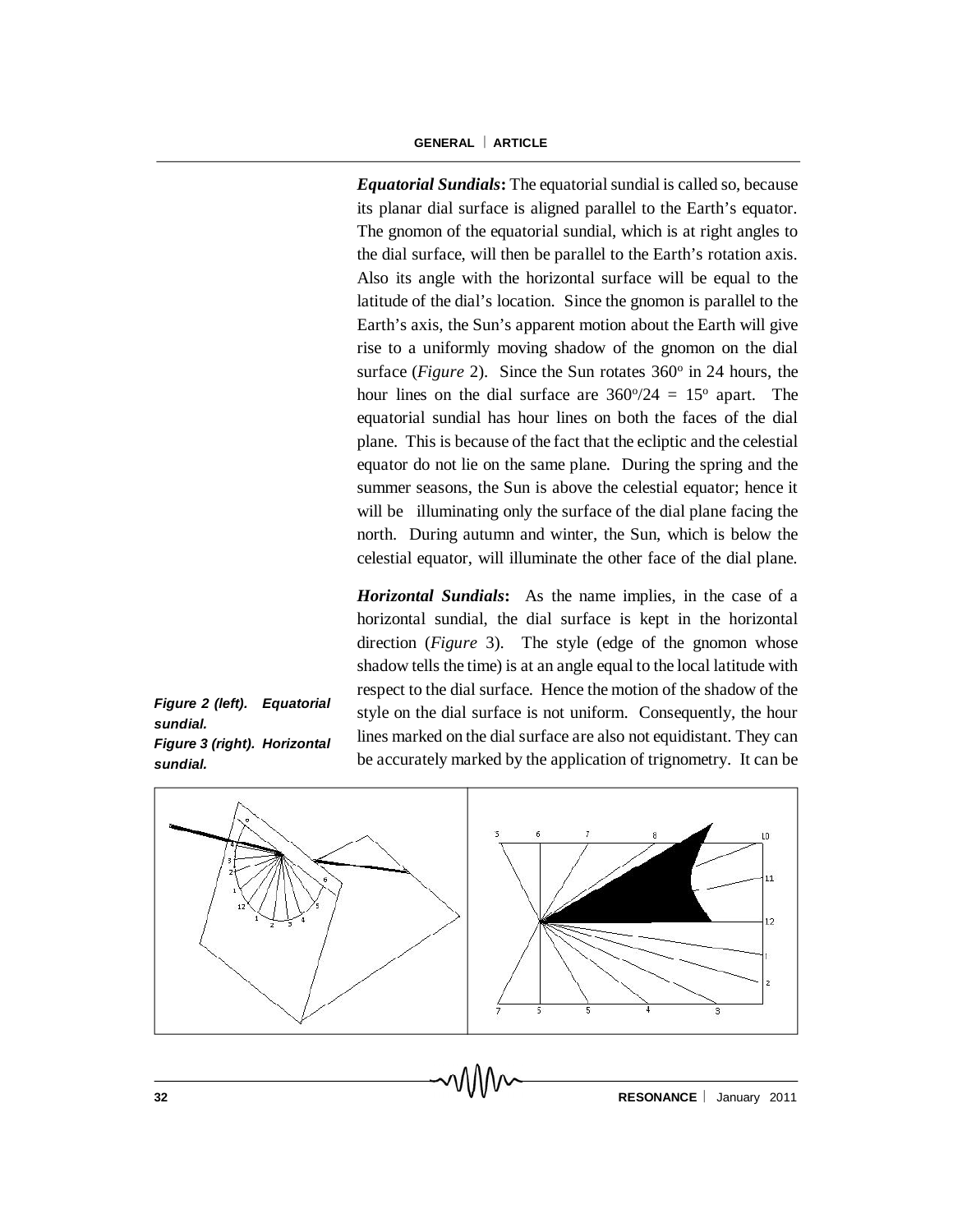easily shown that, in the case of a horizontal sundial at geographical latitude  $\Phi$ , the hour lines are spaced according to

 $\tan \theta = \sin \Phi \tan (15^\circ \times t),$ 

where  $\theta$  is the angle between the given hour line and the noon hour line and *t* is the number of hours before or after noon.

*Vertical Sundials***:** Vertical sundials are common on the walls of old houses and churches, because a vertical dial plane is most suited to such surfaces. The gnomon of the sundial is aligned with the axis of rotation of the Earth (*Figure* 4). As in the case of a horizontal sundial, the hour lines on the dial surface are not equally spaced. The hour lines on the vertical sundials are drawn according to

 $\tan \theta = \cos \Phi \tan (15^\circ \times t),$ 

where  $\Phi$ ,  $\theta$  and *t* have the same meaning as in the case of a horizontal sundial.

## **4. Solar Time and Mean Time**

The time shown by a sundial is called solar time (or true time). Anyone who has observed a sundial would have noticed that the time indicated by it does not agree with the time shown by the mechanical watch. Two questions immediately come to our mind: Why is it so? How can we relate the solar time with the time shown by our watch (called mean time)? There are three reasons for the difference between solar time and local time.

## **4.1** *Equation of Time*

It should be kept in mind that the working of mechanical watches is based on the concept of an imaginary, 'well-behaved' sun called the 'mean sun'. From the Earth, it will be observed to be moving at a constant speed along the celestial equator (i.e., in a circular path). If the 'mean sun' were the actual sun, then the obliquity of the ecliptic and the ellipticity of the Earth's orbit around the Sun would have been nil. This would have made the

MM

The working of mechanical watches is based on the concept of an imaginary, 'wellbehaved' sun called the 'mean sun'.



*Figure 4. Veritcal sundial at Treloars College, Hampshire, England.* Courtesy: www.sundials.co.uk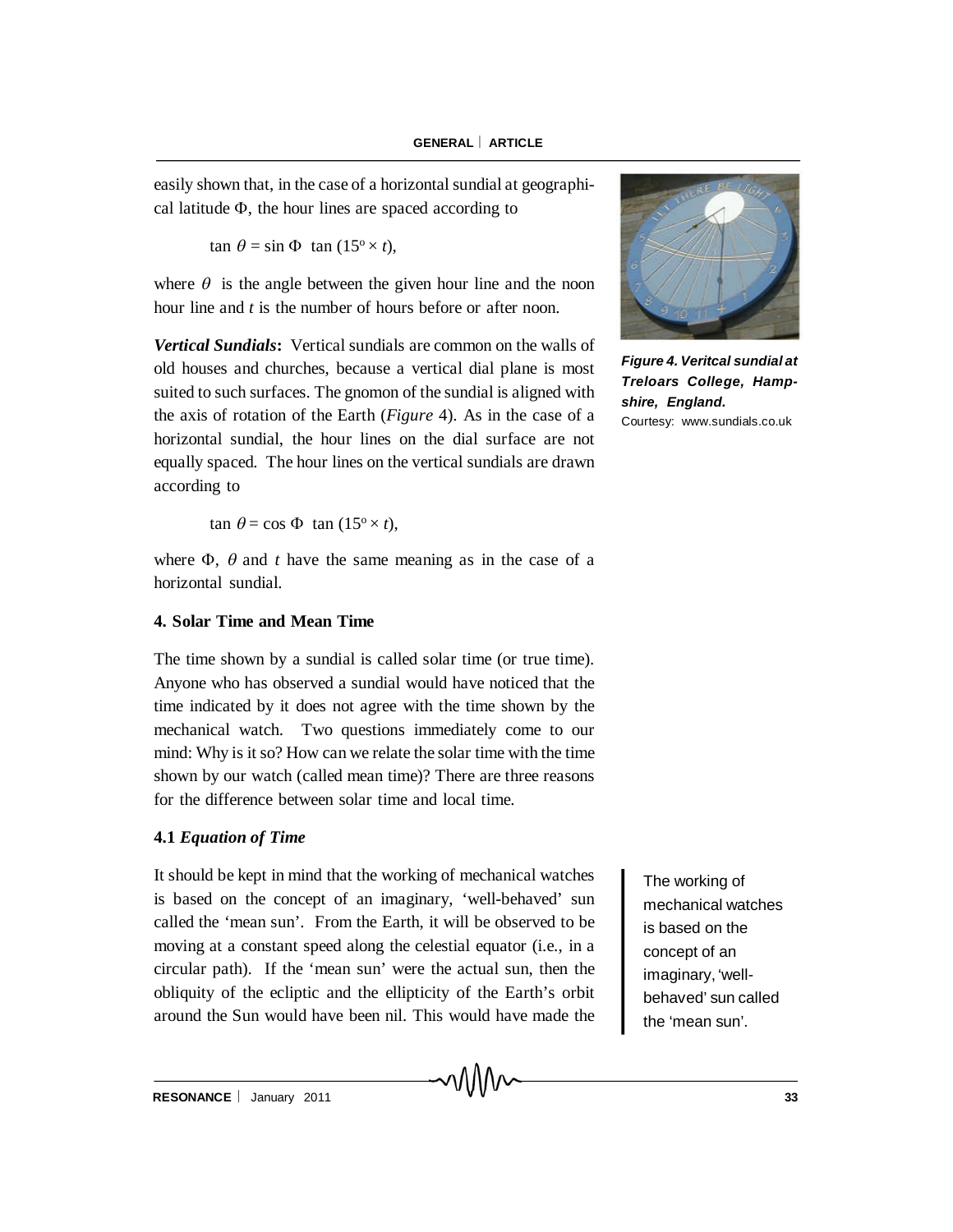

calculation of local time from the solar time much easier because, it is the obliquity of the ecliptic and the ellipticity of the orbit that result in the equation of time. But, in reality, we are revolving around the 'true sun' in an elliptical orbit and the obliquity of the ecliptic has a nonzero value.

A solar day is defined as the time interval between two successive passages of the Sun across the local meridian. The length of the

solar day varies between 23h 59m 30s and 24h 0m 30s in a year. Also, since the Earth completes one revolution around the Sun in 365 days, in one day  $($   $\sim$  24hrs), it covers an angular distance of approximately  $1^\circ$  around the Sun. Invoking the idea of mean sun, (for which solar days are of equal length 24h 0m 0s) and the true sun, it can be seen from *Figure* 5 that a solar day for the mean sun means approximately 361° rotation of the Earth.

*Effect of Obliquity of the Ecliptic***:** In this section we deal only with the 'tilt contribution' to the deviation in time. That is, here we assume that the Earth follows a circular orbit around the Sun.

It is known that the obliquity of the ecliptic has a value of  $23.5^\circ$ . Actually, our time measurements are based on the rotation of the Earth around the polar axis (which is at right angles to the plane of the equator). Hence it is obvious that the obliquity of the ecliptic will cause a deviation in the time measured by a sundial from the mean time.

It can be seen that the mean sun moving along the celestial equator will have a uniform eastward motion against the background of stars. But the true sun moving along the ecliptic will have components of velocity in the northward or southward direction in addition to the eastward velocity component. Thus the eastward motion will be the greatest, when the Sun is at the solstices and it will be the least at the equinoxes (*Figure* 6). Between these two, the velocity will have a uniform variation.

า∖∖∖∨∽

The mean sun moving along the celestial equator will have a uniform eastward motion against the background of stars.

**34 RESONANCE I** January 2011

*Figure 5.*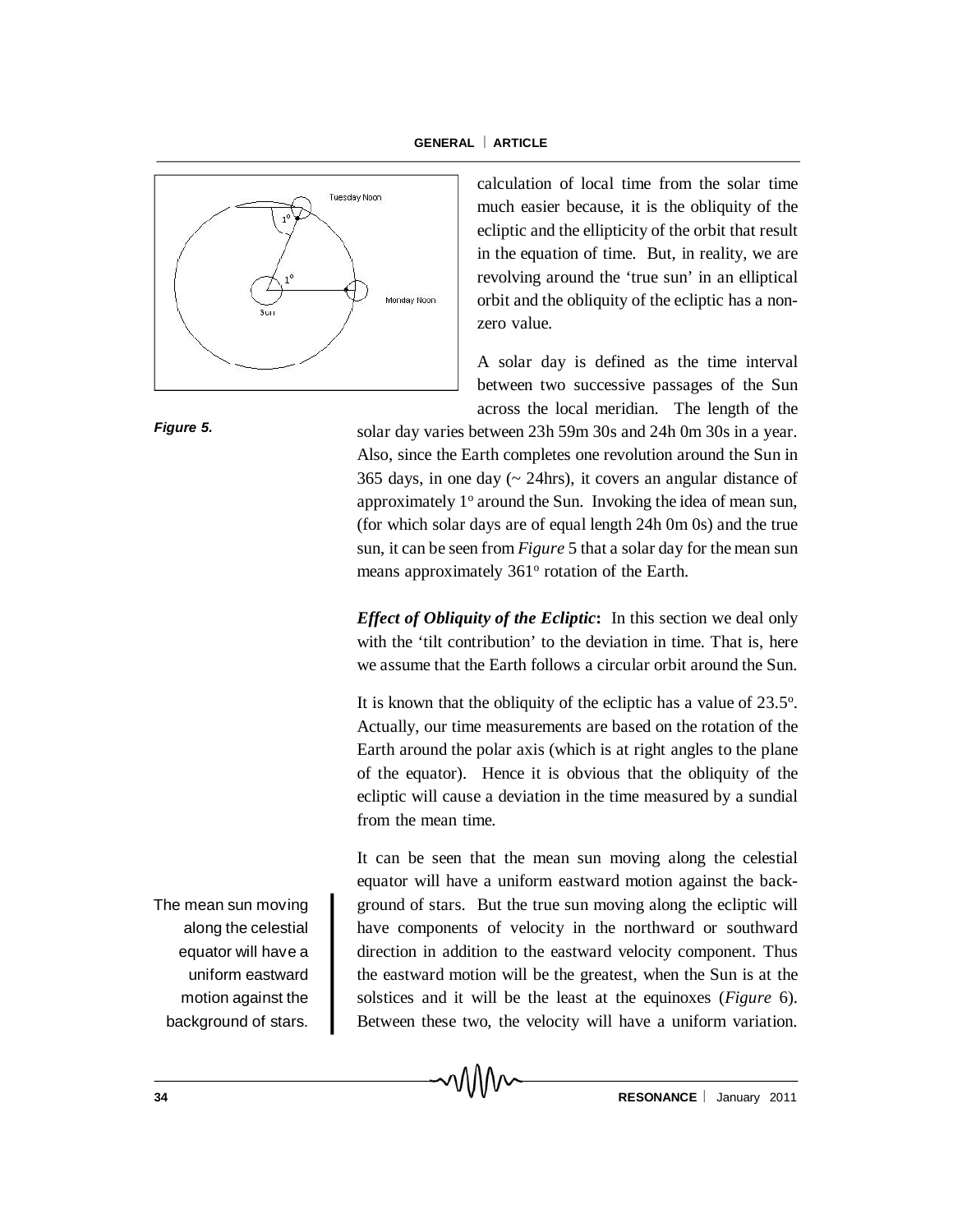



*Figure 6. Variation in the velocity components of the Sun along the ecliptic.*

This results in the true sun deviating from the mean sun by approximately 9 min.

*Effect of the Ellipticity of Orbit***:** In this section, we consider the effect of the ellipticity of the Earth's orbit alone. That is, for the time being, obliquity of the ecliptic is assumed to be zero.

Instead of considering a stationary earth, about which the mean sun and the true sun are revolving, it is convenient to think from the perspective of a stationary sun, about which two earths, the 'mean earth' and the 'true earth' are moving. Just as in the case of the mean sun and the true sun, the mean and the true earths follow a circular and an elliptical path respectively about the stationary sun. Imagining both as starting their motion from the same point at time  $t = 0$ , after a time period of 24 hrs both would have rotated 361<sup>°</sup> about their own axes. During this period, the mean earth moving in a circular orbit around the Sun would have revolved 1 degree. But it is known from Kepler's<sup>3</sup> laws of <sup>3</sup> planetary motion that the velocity of revolution of the true earth around the Sun, is not uniform thanks to its elliptical path of motion. (Velocity of revolution will be the greatest, when the Earth is closest to the Sun and the least, when it is farthest). Due to this difference in its speed of revolution, it would revolve more than  $1^\circ$  or less, depending on its position in the orbit. This results in a difference in the time measured on the true earth from that on the mean earth and this will get accumulated over a year. It results in a deviation of approximately 8 min between the time shown by the sundials and mechanical watches.

The contribution of these two effects is not in phase. The sum of these two is known as the equation of time (*Figure* 7). It gives the

៱៱៱៱

<sup>3</sup> See Johannes Kepler, *Resonance*, Vol.14, No.12, 2009.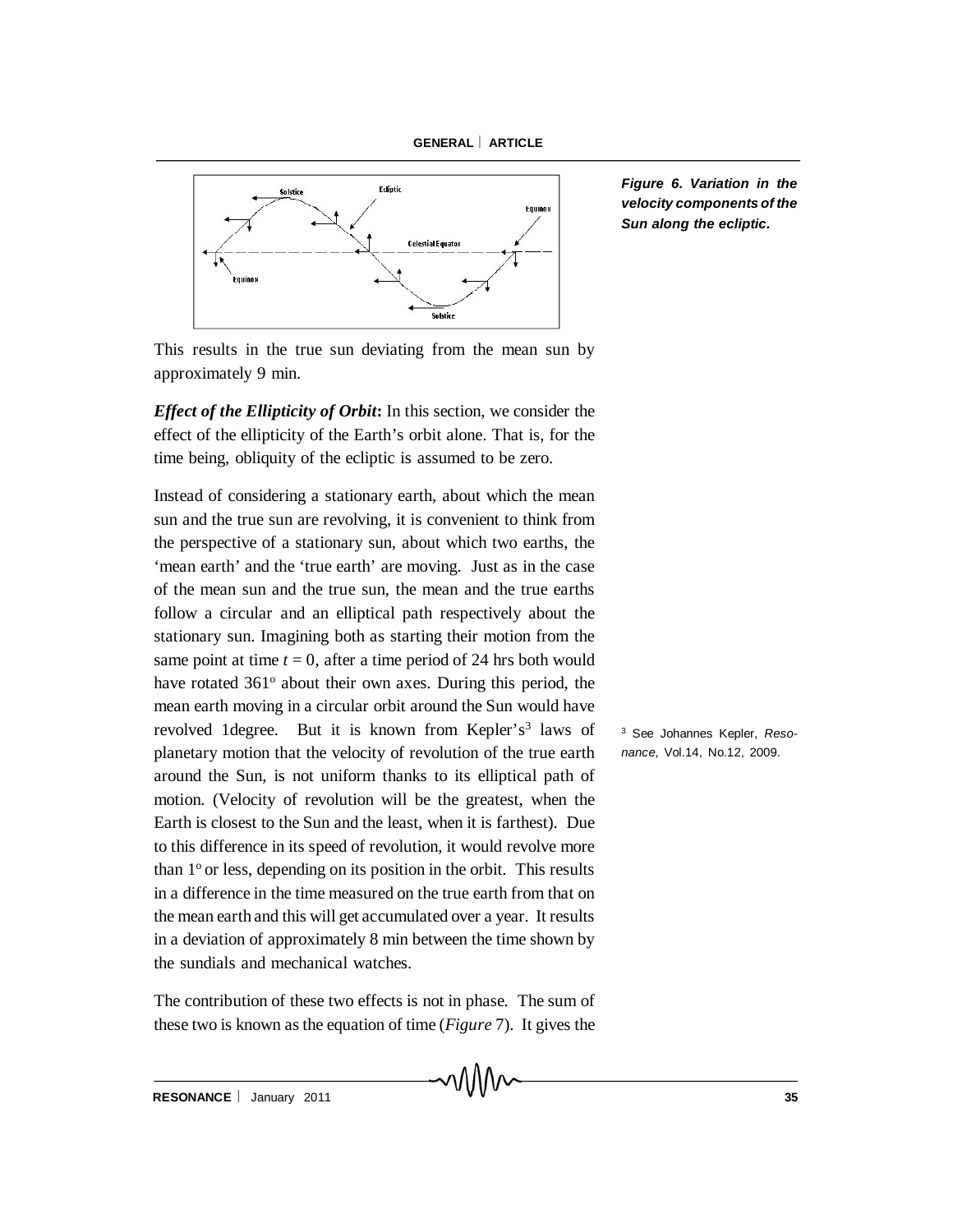



 $-15.00$ 

amount by which the true sun is fast or slow when compared to the mean sun. That is

Dial Slow (Mins)

Sep

Oot

Nov

 $EOT = Solar$  time – Mean time

## **4.2** *Correction for Time Zones*

MMv

There was a time, when the local time measured in two adjacent cities varied much. But, as the speed of communication and travel increased dramatically, it was felt necessary to standardize local time worldwide in some convenient manner. Such a standardization was accomplished by dividing the Earth's surface into 24 time zones centered on the Prime Meridian, each having an angular width of 15°. Within each zone, every location has the same standard time. The 'zero' of the time zones passes through Greenwich, England (the Prime Meridian). The first zone on the east and that on the west of the prime meridian differ in time by +1hr and –1hr respectively from the Prime Meridian time. Similarly there will be corrections of  $\pm 2$ hr,  $\pm 3$ hr, etc., for the next consecutive zones on the east and the west. The number of hours including sign should be added to the 'Greenwich Mean Time' (GMT) to get the time corresponding to each zone. In fact, only for those who are located exactly on a standard meridian, local mean time will be the same as the zonal time. The difference between zonal time and local mean time will increase by 4 min for every degree one is away from the standard meridian.

The difference between zonal time and local mean time will increase by 4 min for every degree one is away from the standard meridian.